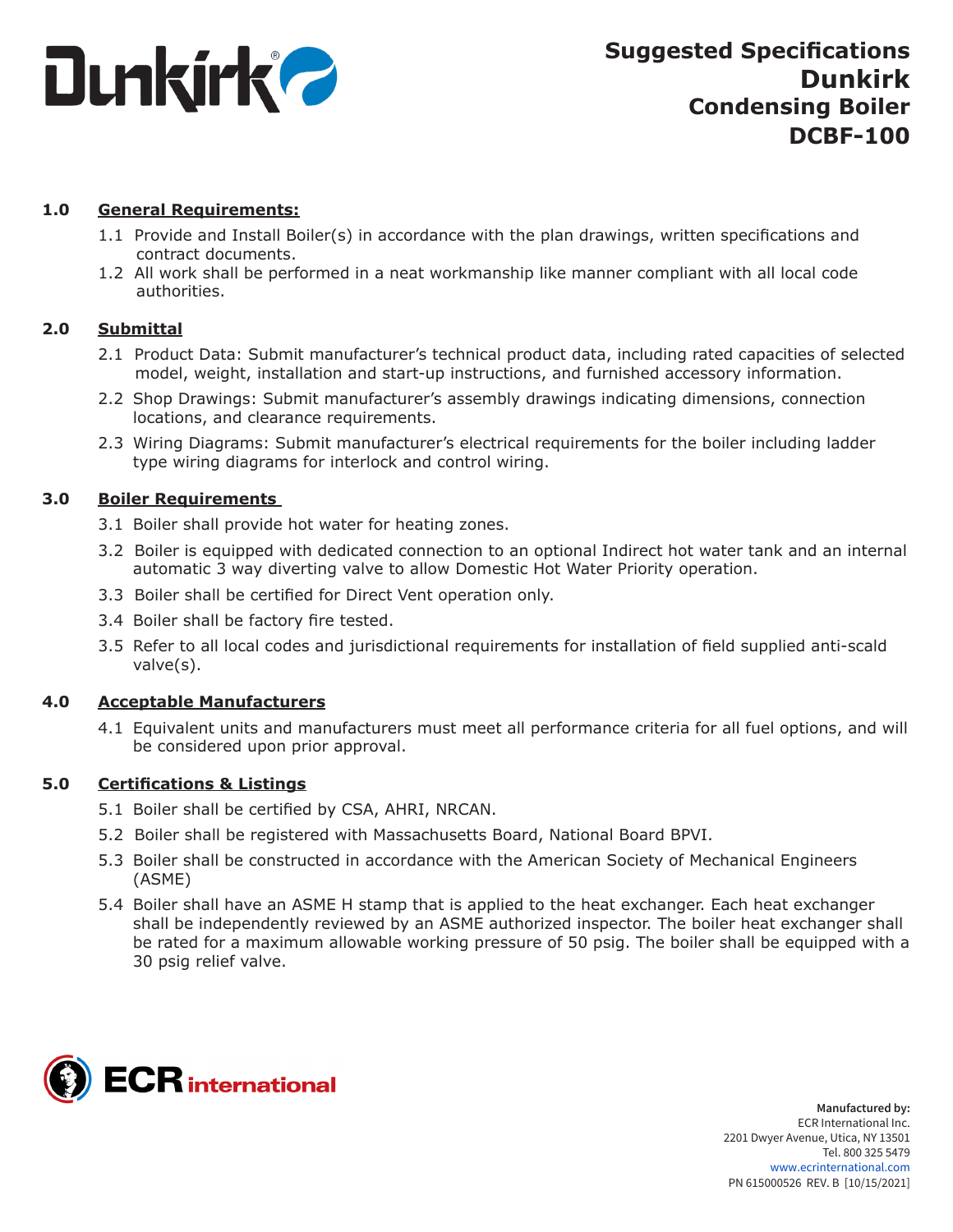

# **6.0 System Requirements**

- 6.1 Central heat hydronic system pressure shall be no more than 30 psig and no less than 7.25 psig.
- 6.2 Domestic hot water hydronic system pressure shall be set based on rating of indirect tank used.

## **7.0 Construction**

- 7.1 Boiler heat exchanger shall be constructed of Iron-Chromium stainless steel parallel tube, encased in a Noryl Resin housing.
- 7.2 Burner Components
	- 7.2.1 Gas valve shall be a modulating valve capable of firing from:
		- 93,500 BTU input down to 16,600 BTU, (5.6:1 turn down).
	- 7.2.2 Induced draft blower shall be variable speed and controlled by a PCB.
	- 7.2.3 Burners shall be constructed of Iron-Chromium stainless steel.
	- 7.2.4 Ignition system shall be direct spark with separate flame sensing rod.
	- 7.2.5 Boiler shall include: an internal factory installed and wired Boiler Loop Pump, and factory supplied primary secondary manifold.

## **8.0 Control System**

- 8.1 Control system shall be PCB integral controller with an LCD digital display that also includes graphical interface.
- 8.2 Control shall be self commissioning, automatically recognizing fuel type (Natural or LP gas).
- 8.3 Control shall continuously monitor flame signal and automatically adjust the gas valve during normal operation for optimum combustion and maximum efficiency.
- 8.4 Control will sense supply water temperature and adjust firing rate of the boiler to deliver amount of heat needed.
- 8.5 Boiler can accept Indirect Tank temperature sensor to control tank operation and display tank temperature.
- 8.6 Control will sense and display supply water temperature and indicate by icon when boiler is in central heating or domestic water mode.
- 8.7 Control can accept wired Outdoor Air sensor and have field adjustable reset curves.
- 8.8 Control displays error codes and diagnostic information.
- 8.9 Control can accept 0-10V input to manage heating power level.

## **9.0 Combustion Air And Flue Vent Exhaust**

- 9.1 The boiler shall be Direct Vent only, with materials compatible with those standards, and installed as per the manufacturer's written instruction, plan drawings and all applicable code authorities.
- 9.2 The flue gas exhaust shall connect directly to the boiler at the location labeled.